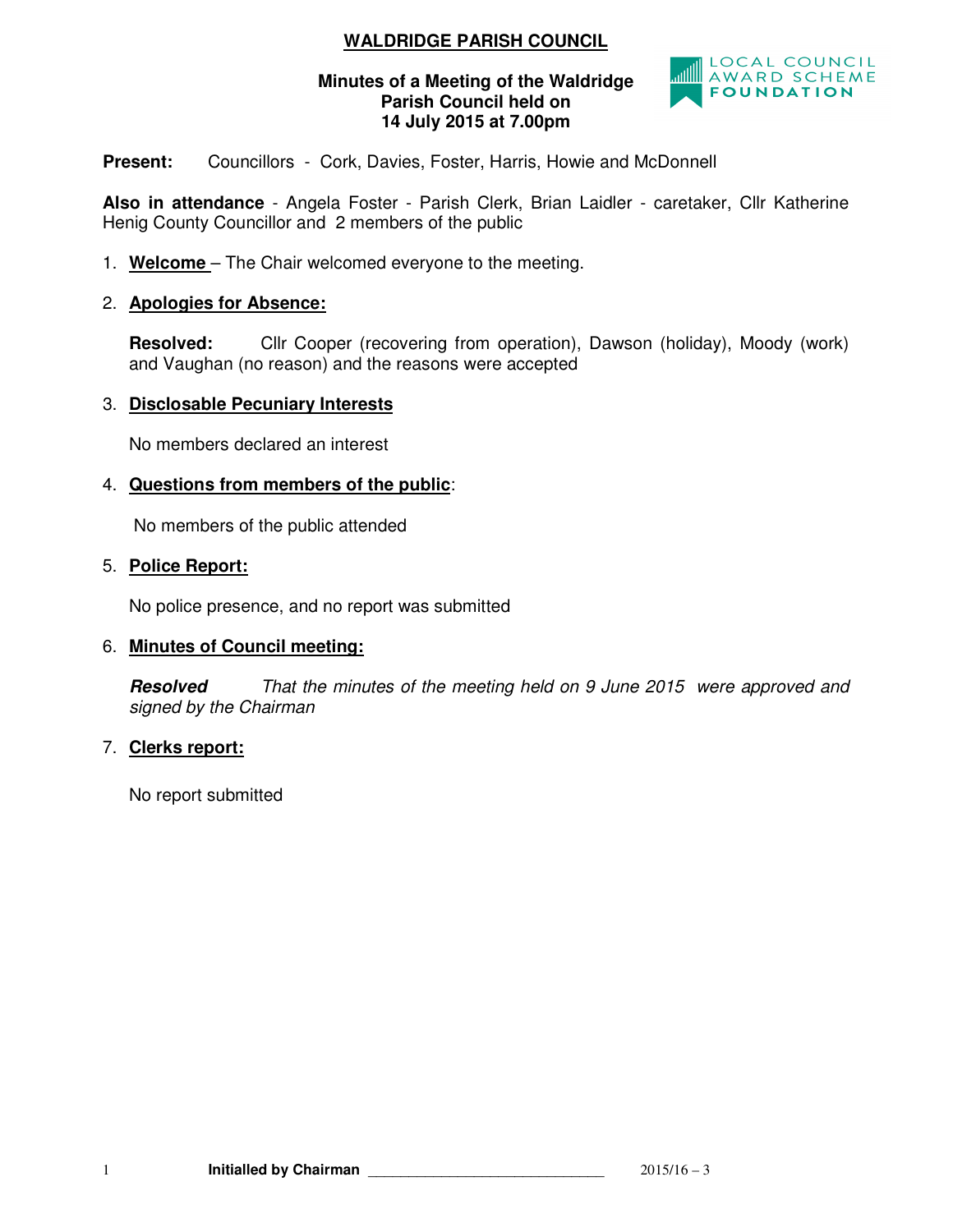## 8. **Parish Matters and on-going items**

# a) **Planning applications received**

**To consider any planning applications received after the agenda was published.** 

- No applications received
- b) **To consider any planning applications received after the agenda was published.** 
	- No applications received
- c) **County Councillors report** Cllr Henig submitted her report covering:

**Road Safety** - Speed limit scheme / Street lighting / School 20mph zones

**Local Environment** - Flytipping CCTV / Dog bin relocation / Fell interpretation project / Publicity for In Bloom fundraising events / Waldridge Wood Management Plan Consultation

**Other** - Craft club donation / Riverside Park update / update on County Durham Plan

A site meeting to be arranged with Scottish Woodlands

*Resolved* - Report noted

- d) **Notice board** No response from planning as yet
- e) **Fitness equipment / Millennium Green / goal posts monthly inspections** The equipment has been inspected. Goalposts were loose and reported to DCC, who have re installed them more securely. Bollard has been stolen, DCC have suggested a more secure gate. Cllr Henig to speak with Steven Craig to get costs. The Clerk to report to police.

**Resolved:** Report noted.

- f) **Fun day** All arrangements put in place were noted
- g) **Clippings** As no meeting in August, it was suggested agreeing via email

**Resolved:** It was agreed to approve them via email and Clerk to send off for printing and delivery to Councillors for distribution.

h) **Accounts -** The Clerk distributed the accounts for approval

*Resolved* The members approved the accounts and Cllr Howie signed the bank statement, bank reconciliation, budget and petty cash

i) **Action plan -** The action plan was distributed to update

**Resolved:** It was agreed to highlight actions that are undergoing at present to easily identify. Put on agenda in 3 months.

- j) **Neighbourhood plan** Agreed to wait until Co Durham Plan has been agreed.
- 2 **Initialled by Chairman 1996 1997 1998 1997 1998 1997 1998 1998 1998 1998 1999 1999 1999 1999 1999 1999 1999 1999 1999 1999 1999 1999 1999 1999 1999 1999 1999 1999 1999**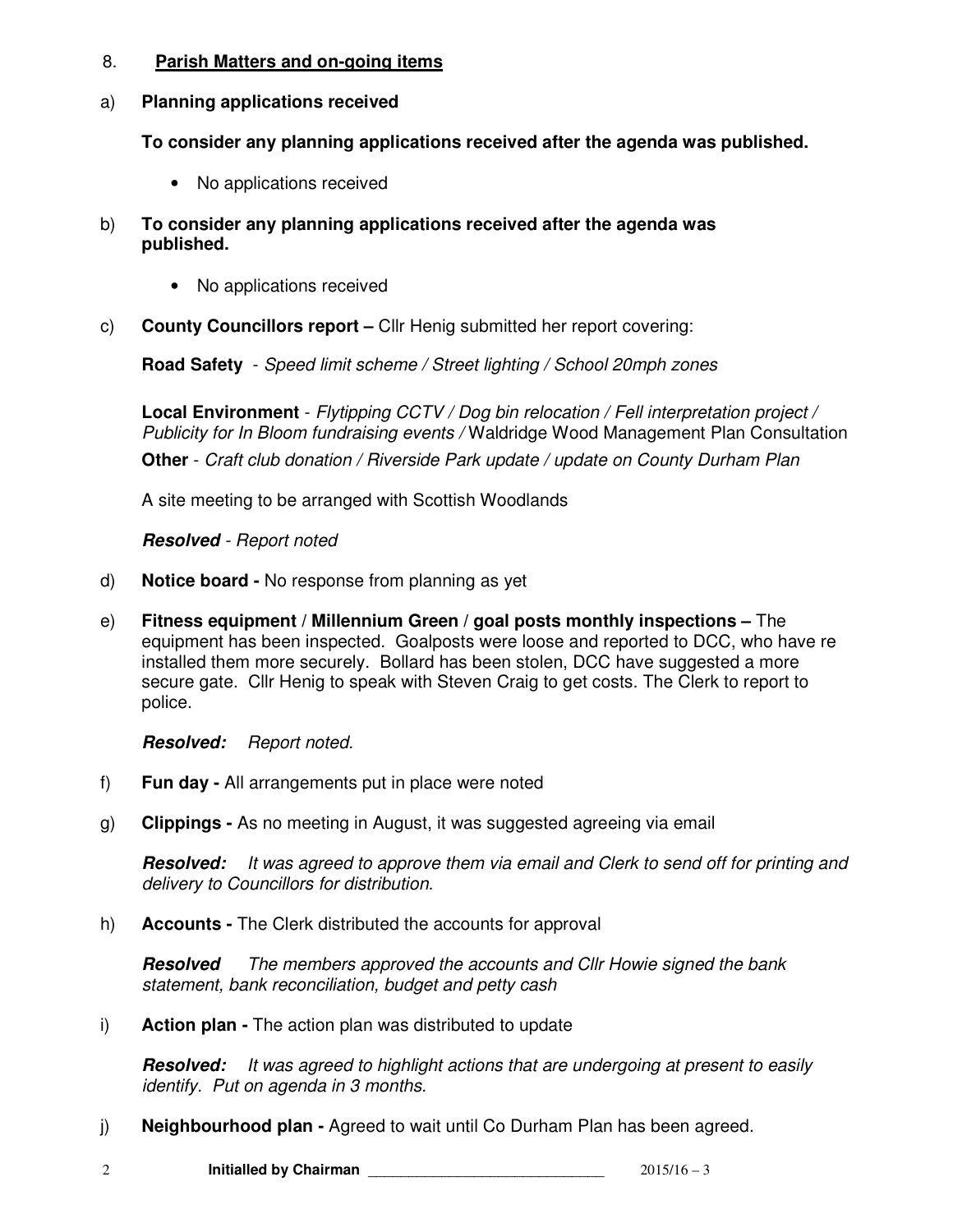k) **Institute of local councils -** The Clerk requested support in joining the IOLC.

*Resolved:* The Members agreed to support the Clerk and pay the £60 joining fee*.* 

l) **Appraisal -** It was noted the Clerks appraisal is required.

*Resolved:* It was agreed the Cllr Foster (Chair), Cllrs Howie and Harris to carry out the annual appraisal, the Clerk to arrange a date.

- m) **Hoop on Millennium Green**  This to be placed on next agenda. The Clerk to get photos of the different hoops and take to the fun day to ask residents of their opinion.
- n) **Timetable of events** CDALC forthcoming events (if any)
	- Nothing planned

# o) **Correspondence received**

- Nothing received
- p) **Correspondence received after agenda published** (to note only)
	- Nothing received
- q) **Waldridge in Bloom working group update** 
	- Cllr Cork gave an update, no requests made

# r) **AAP forum updates** –

- Nothing to report
- s) **Urgent issues for noting** (Clerk to use delegated powers if necessary) **and any items Councillors wish to agenda for next meeting**